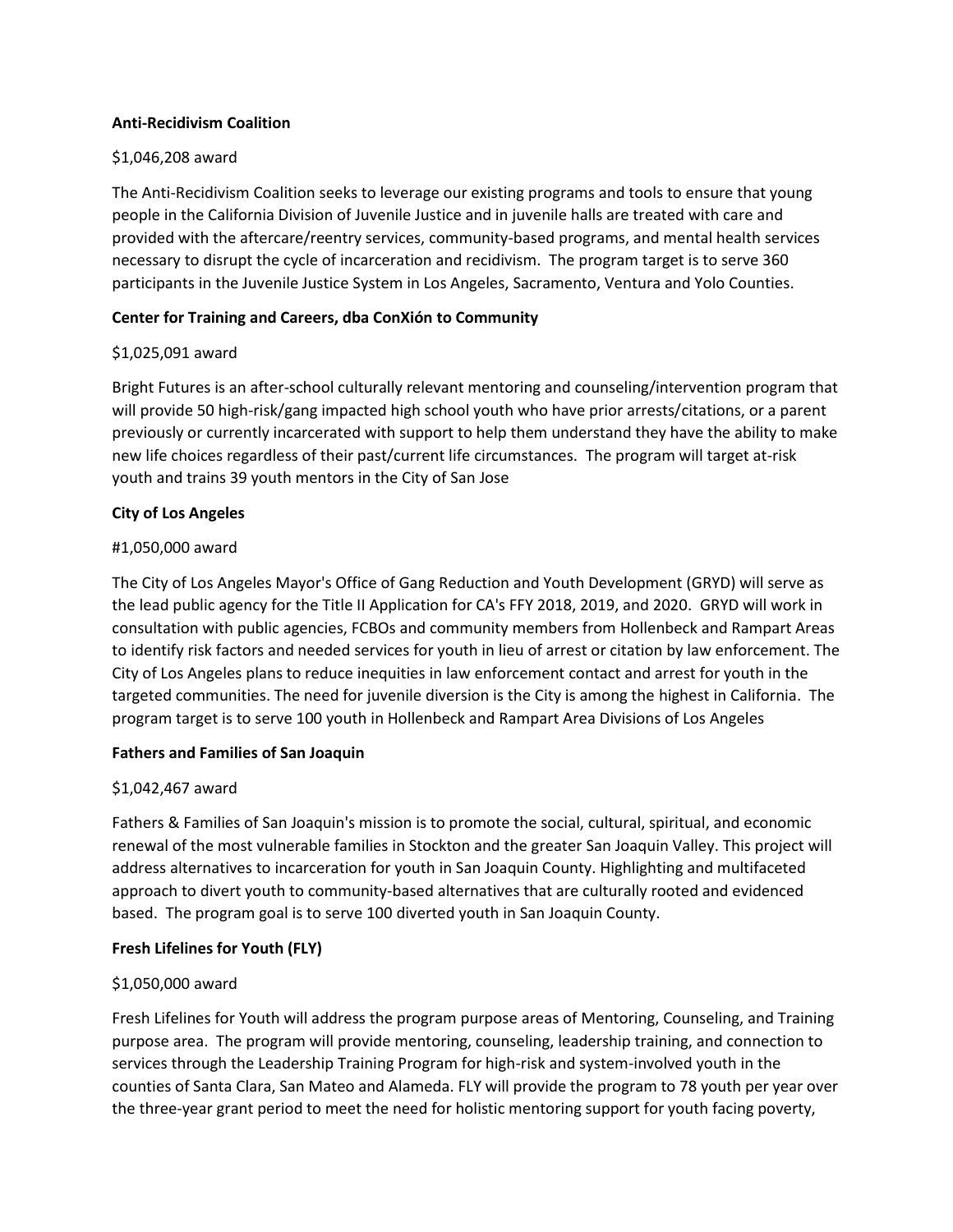trauma, and other barriers. The goals for youth in the Leadership Training Program are to decrease justice system involvement, increase educational attainment, and build Social Emotional Learning skills, contributing to thriving communities where youth are positive leaders.

#### **Homeboy Industries**

#### \$1,046,178 award

Homeboy Industries provides hope, training, and support to formerly gang involved and previously incarcerated men and women, allowing them to redirect their lives and become contributing members of our community. The program will target gang involved youth and proposes to serve 60 clients, ages 18-25 years old. The program can accommodate 120 clients to be served per year Homeboy Industries will enroll clients into an intensive three phase 6-month reentry program.

#### **North County Lifeline**

## \$1,050,000 award

Lifeline's IMPACT Program fills a gap in San Diego County's continuum of youth prevention and intervention programs by providing an option for youth to receive more intensive diversion services at the front end of the continuum. There is a significant number of youth being directed into prevention programs who require a higher level of treatment but as it's technically their first offense, they do not meet the eligibility criteria for more intensive programs. With their treatment needs not adequately met, they are at much greater risk of system entry/re-entry, and for committing progressively worse offenses throughout adolescence and into adulthood. IMPACT addresses the program purpose areas of Diversion and Community Based Programs and includes collaboration with the San Diego County Probation Department, Oceanside Police Department, Vista and San Marcos Sheriff's Departments, and the Vista, Oceanside, and San Marcos Unified School Districts.

## **Santa Cruz County Probation**

## \$1,049,778 award

The Santa Cruz County Probation Department will implement the Stable Transitions After Reentry (STAR) program to plan reentry services for youth in a coordinated fashion and begin intervention work early on, so as to prevent their further involvement in the justice system. The approach will provide services at different dosage increments to match the appropriate levels of need. In-custody, reentry, and aftercare services will be paired with bilingual whole family services provided by community-based organizations including parent/teen mediation and a parenting program for parents and other caregivers. Youth served will be those who are in confinement for both long and short periods of time, including youth in Juvenile Hall, Juvenile Ranch, Short Term Residential Therapeutic Programs (STRTP), and Department of Juvenile Justice (DJJ) facilities, as well as youth who have been taken into custody but released within 72 hours of being detained.

## **Southern California Mountains Foundation – Urban Conservation Corps**

## \$1,050,000 award

The overall purpose of the Urban Conservation Corps Coachella Valley Title II Program plans to reduce the over representation of young people of color in contact with the justice system in the Coachella